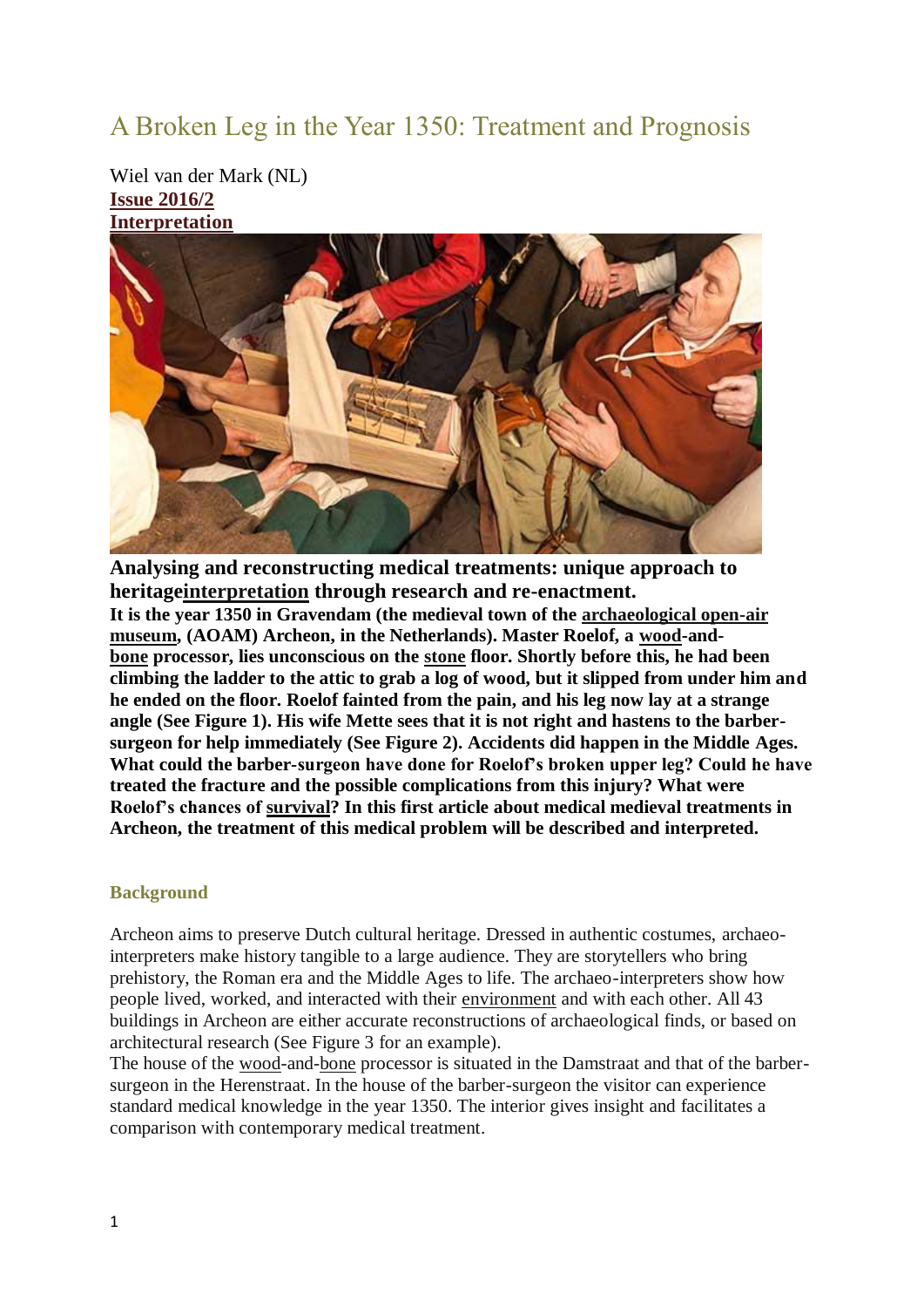# **Early medicine**

# **Humourism**

To understand how people used to think about medicine and health it is necessary to explain the idea of the body fluids (the humours) or Res Naturalis, and the rules of health [\(hygiene\)](http://journal.exarc.net/lexicon/6#Hygiene) or Res non-Naturalis. Medieval medicine was based on the insights of Hippocrates and Galen(Rosenman 2005: 214).

Hippocrates (460 to 377 BC) described the humoral doctrine as the four elements that were known to men. These four elements are air, earth, [fire,](http://journal.exarc.net/lexicon/6#Fire) and water, each of which have their own contrasting properties. He described these elements as the basic fluids of everything in the micro and macro cosmos. The humours were:

- 1. sanquis, or blood, which was hot and wet and melanchos;
- 2. black bile, which was cold and dry;
- 3. cholera, or yellow bile, which was hot and dry, and;
- 4. mucus or phlegma which was cold and moist.

Each individual person had a unique combination and mixture of these body fluids that were divided depending on one's nature. They either attracted or repelled each other, and had to be balanced. A balanced life meant order and health, but an unbalanced life could lead to illness. Hippocrates called them the four bodily fluids or humours.

Galen(131-210 AD) improved on the ideas of Hippocrates by using anatomical and physiological concepts. He placed the properties of the humours, divided by their dominance in a diagram where he also inserted the zodiac, the cycle of live and the seasons. His knowledge about anatomy was based on the dissection of monkeys and pigs. His idea was that all diseases originated from inside the body and were caused by the corruption of one of the four humours. Wounds, fractures, and abnormal swellings were able to heal as a result of the nourishing actions of humours in the blood (blood was a mixture of the four humours).

# **Rules of health**

In addition to the natural things, the *Res Naturalis*, there were influences from outside the bodily fluids, the *Res non-Naturalis*. In the book, *General Surgery*, by the French surgeon Guy de Chauliac (1300-1368), the ideas of Galen about these six non-natural things were mentioned in the general introduction. These six rules were called *Hygieos*, but have nothing to do with our understanding of hygiene. Moderation and balance of these six rules are preferable:

- 1. The air we breathe.
- 2. Nutrition, or the balance between eating and drinking.
- 3. Working and rest and the proper use of exercise.
- 4. The sleep cycle and being awake.
- 5. The control of the excretion and retention of bodily fluids.
- 6. Mastering of joy, anger, fear and sadness (those emotions being the passions of the soul).



Master Roelof laying on the floor; photo by Vera Bos.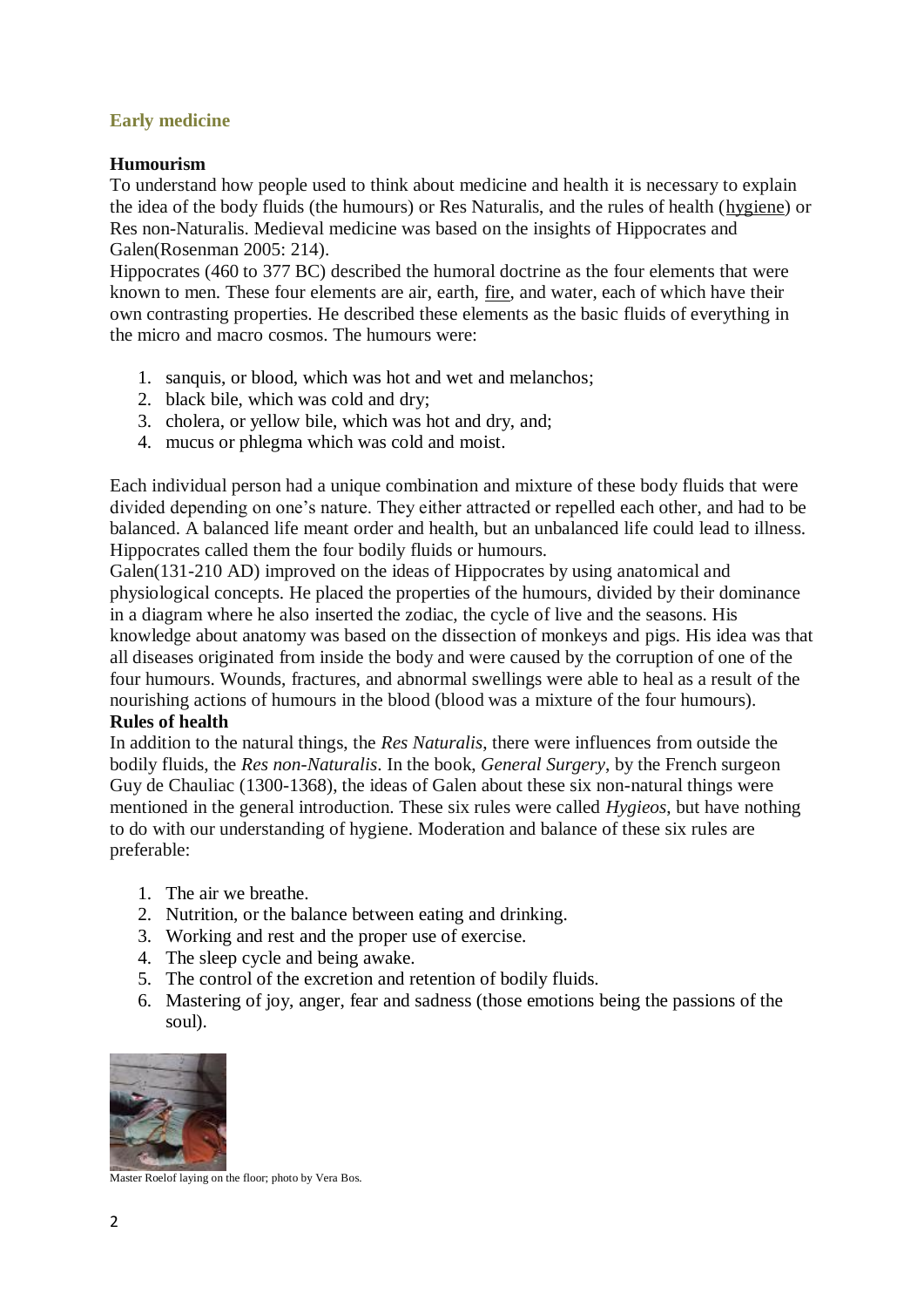

Fig 2. Master Roelof and his mourning wife, Mette; photo by Vera Bos.



Fig 3. Archeon; the Herenstraat; photo by Hans Splinter.



Fig 4. Master Jan the carpenter; photo by Hans Splinter.



Fig 5. The [rope-](http://journal.exarc.net/lexicon/6#Rope)maker; photo by Hans Splinter.



Fig 6. Fracture determination; photo by Hans Splinter.



Fig 7. Bone setting; photo by Hans Splinter.



Fig 8. Bone setting with a visitor; photo by Hans Splinter.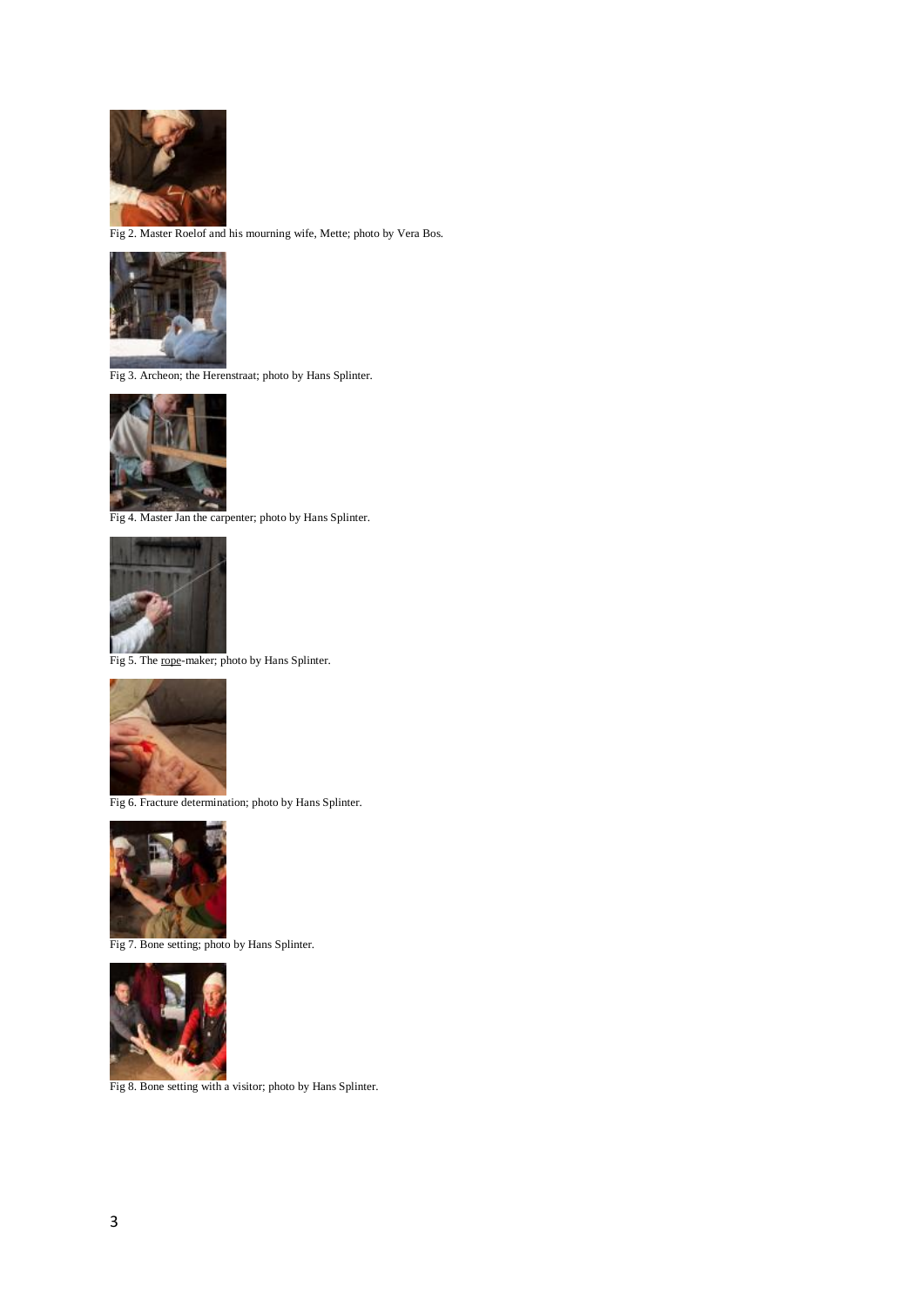

Fig 9. Cleaning the wound and application of black ointment; photo by Hans Splinter.



Fig 10. Drawing of the splint by Yperman (Leersum 1912: 292).



Fig 11. The splint bandage.



Fig 12. The cradle; photo by Hans Splinter.



Fig 13. Master Roelof on crutches; photo by Hans Splinter.



Fig 14. Albucasis Windlass Box drawing by Brunschwig (Rosenman 2005: 692).



Fig 15. Dummy in the house of the barber-surgeon; photo by Roelof Knijpstra.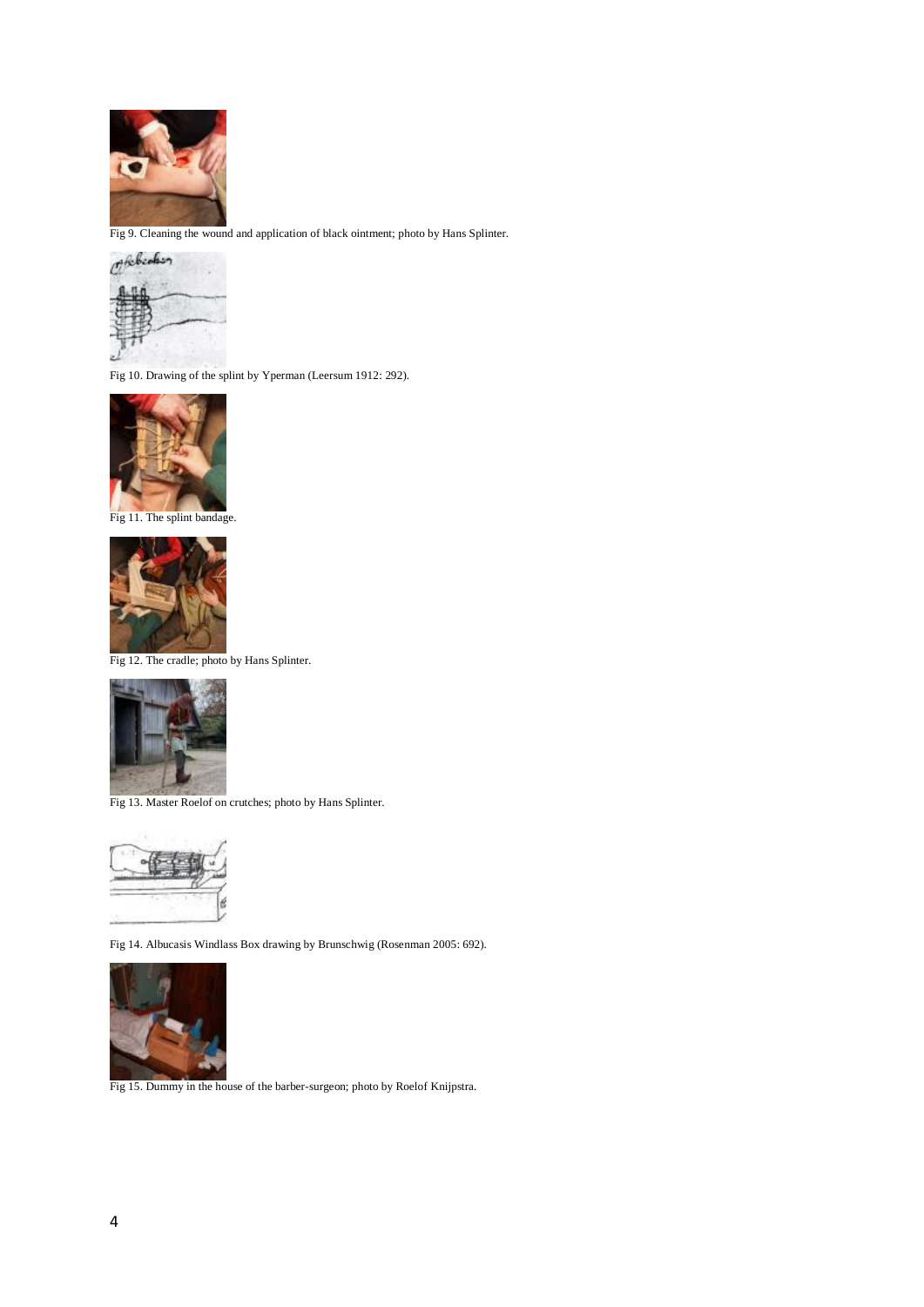

Fig 16. Reconstructed Windlass Box; photo by Roelof Knijpstra.

# **[Reconstruction](http://journal.exarc.net/lexicon/6#Reconstruction) in Archeon**

Roelof's accident and the subsequent treatment were re-enacted two times, and followed the written script. The first rehearsal with archaeo-interpretors and the second performance with an audience.

## **The main medieval source**

One of the most important sources in Archeon is the medieval book *Cyrurgia*, written by the Flemish surgeon Jan Yperman (1265-1335) in Dutch. He lived in the Belgian town of Ypres and and dedicated his book to his son, who was to succeed him. Little is known about Yperman because the archives of his home town were lost during a bombardment in the First World War. We also do not know where and how he was trained as a barber-surgeon. It is possible that he was educated as a basic surgeon in his hometown and completed his [educationf](http://journal.exarc.net/lexicon/6#Education)rom 1297 to 1303 at the University of Paris, were the surgeon Lanfranc of Milan (1205-1306) may have been one of his teachers.

The Leiden Professor of Pharmacology and History of Medicine, Dr E.C. Leersum (1862- 1938), compared and merged five copies of the original manuscripts in 1912. His book, *Cyrurgia of Jan Yperman*, was our main source (Leersum 1912).

The *Cyrurgia Yperman* divided the traumatic conditions and treatments of the human body into seven chapters, ranging from the head to the feet. In the seventh and final chapter 'from the neck and throat down' he addressed the fracture treatment. If necessary, the texts from the *Cyrurgia* were supplemented with information from the book about the surgery of Yperman's contemporary colleague, the Parisian surgeon Guy de Chauliac, who lived from 1300 till 1368.

## **Reconstructing of the necessary materials**

First the relevant medieval text files were translated and a team of archaeo-interpretors discussed the meaning of the medieval texts. We considered how to manufacture the requirements and attributes and which materials and techniques each craftsman would use in the fourteenth century.

The **carpenter** used ash wood for manufacturing the splints because it is hard, tough, strong and flexible, and was well suited to absorbing large forces. The elder twigs were used for stretching the rope. The leg tray was made of oak, mainly because it was well available (See Figure 4).

The **roper** chose flax to twist the strings because in the 14th century flax was the most common and cheapest material while cotton was expensive material (See Figure 5). The **felt-maker** made felt according to the conventional Flemish [technique](http://journal.exarc.net/lexicon/6#Technique) which used good

quality [wool](http://journal.exarc.net/lexicon/6#Wool) that was utilised in the fourteenth century and that reached a good density and firmness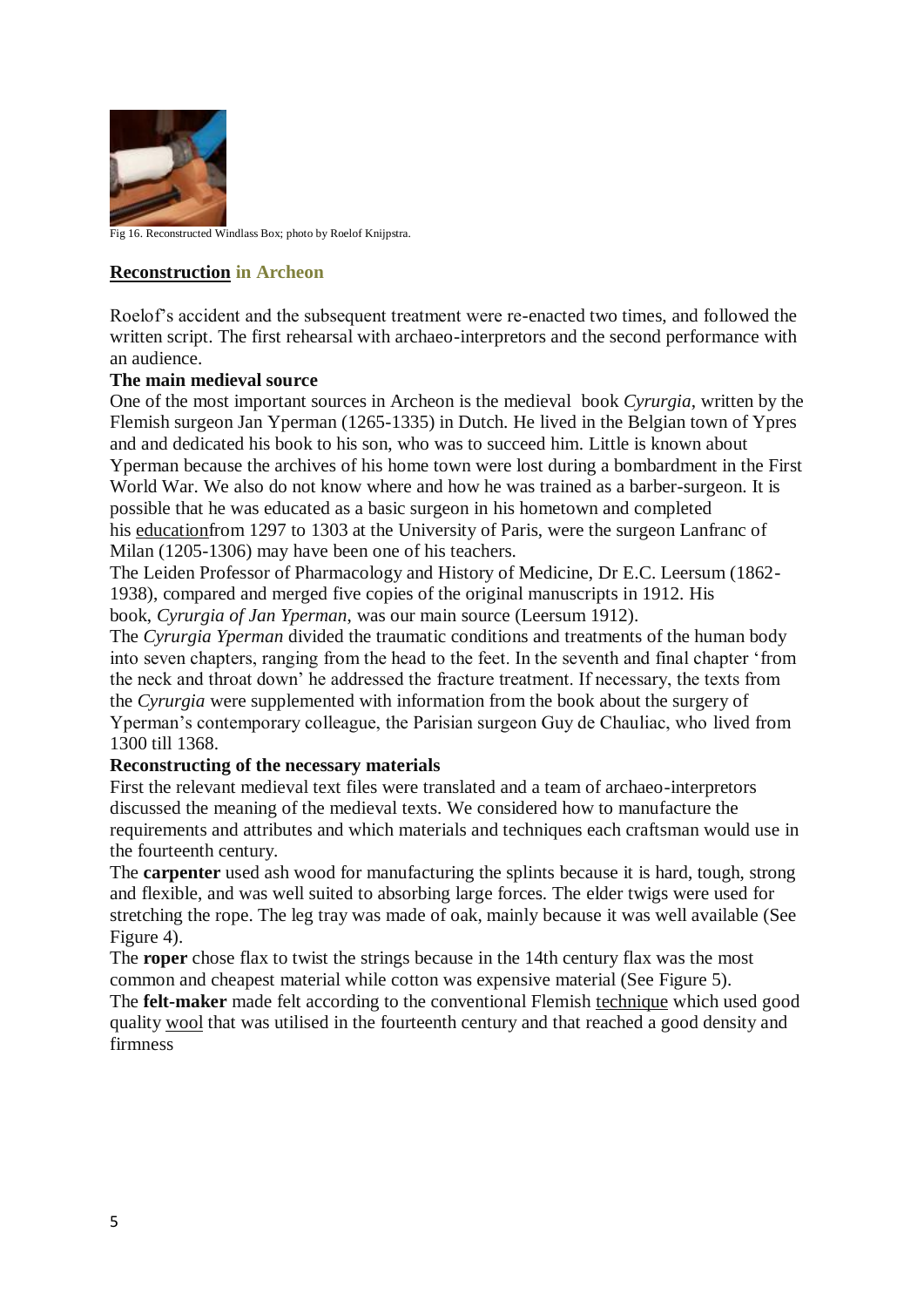#### **Middle Dutch texts about fractures in the seventh book**

*Of the neck and of the throat down to all limbs and all sites in the body. Chapter 31: "About fractures"* (Leersum 1912:162)

In this section we start with the translation of the original text and give an explanation based on medieval insights and thoughts. The modern titles of the subsections in bold were made to give more insight and they are not in Yperman's medieval text. The quoted and translated Middle Dutch texts are written cursive or italics. Sometimes the medieval text is translated literally.

### **About the diagnosis**

*If one has to deal with someone who has a broken leg, then it is imperative that the limb be taken in hand to assess where the bone is broken/get a sense of where the bone is broken.* (Leersum 1912:162)

Explanation: The state of a broken bone was difficult to determine from the outside, especially if it was a complicated (multiple) fracture. If there was any doubt about the source of the pain, care had to be taken in the Middle Ages before proceeding with treatment of a fracture (See Figure 6).

#### **Bone setting**

*Two individuals sit on either side of the injured party, a person at the top and the other at the foot of the patient. The Master (surgeon) kneels between both helpers and holds the leg with his hand and pushes the fractured parts together. If bone fragments pierce through the skin they should be massaged inwards if possible, or extracted.* (Leersum 1912:162)

#### (See Figure 7 and 8)

Explanation: In the reconstruction, the person on top takes their place behind the patient with his arms under his armpits. His hands are then gripped together and placed on the chest as indicated in Figure 7. Repositioning would be very difficult due to pain and bodily resistance This will be discussed in more detail later.

#### **Fastening the wound bandage**

*Take crack linen a half cubits long and half a span wide. Make it wet with the white of an egg, or any of the following: milk, mulled wine, hot water, black ointment or with popelioene. Wrap the crack linen seven or ten times around the leg wound. Then apply a felt bandage that is longer than a span.* (Leersum 1912:162)

### (See Figure 9)

Explanation: A cubit is a linear measure of (at least in the Netherlands) approximately 69.4 cm. A span is also a linear measure and is the distance between the thumb and index finger. Measurements were different in most cities, so considerable variation is to be expected. We did not use all the different medicines or fluids in this reconstruction due to practical reasons, but used only black ointments as explained later.

#### **The nature and strength of linen and felt**

A linen bandage was (in the practice of the fourteenth century) the best material to use since cotton was rare and costly. According to the rules of health and balance, linen was cold and dry and it tempered the heat of the body, dehydrated ulcers and was good for hot humours. On the nature of felt (compacted wool) it was said that it was hot and dry, and that it protected the body against cold and kept it warm (Arano 1992: XLVII, XLVI).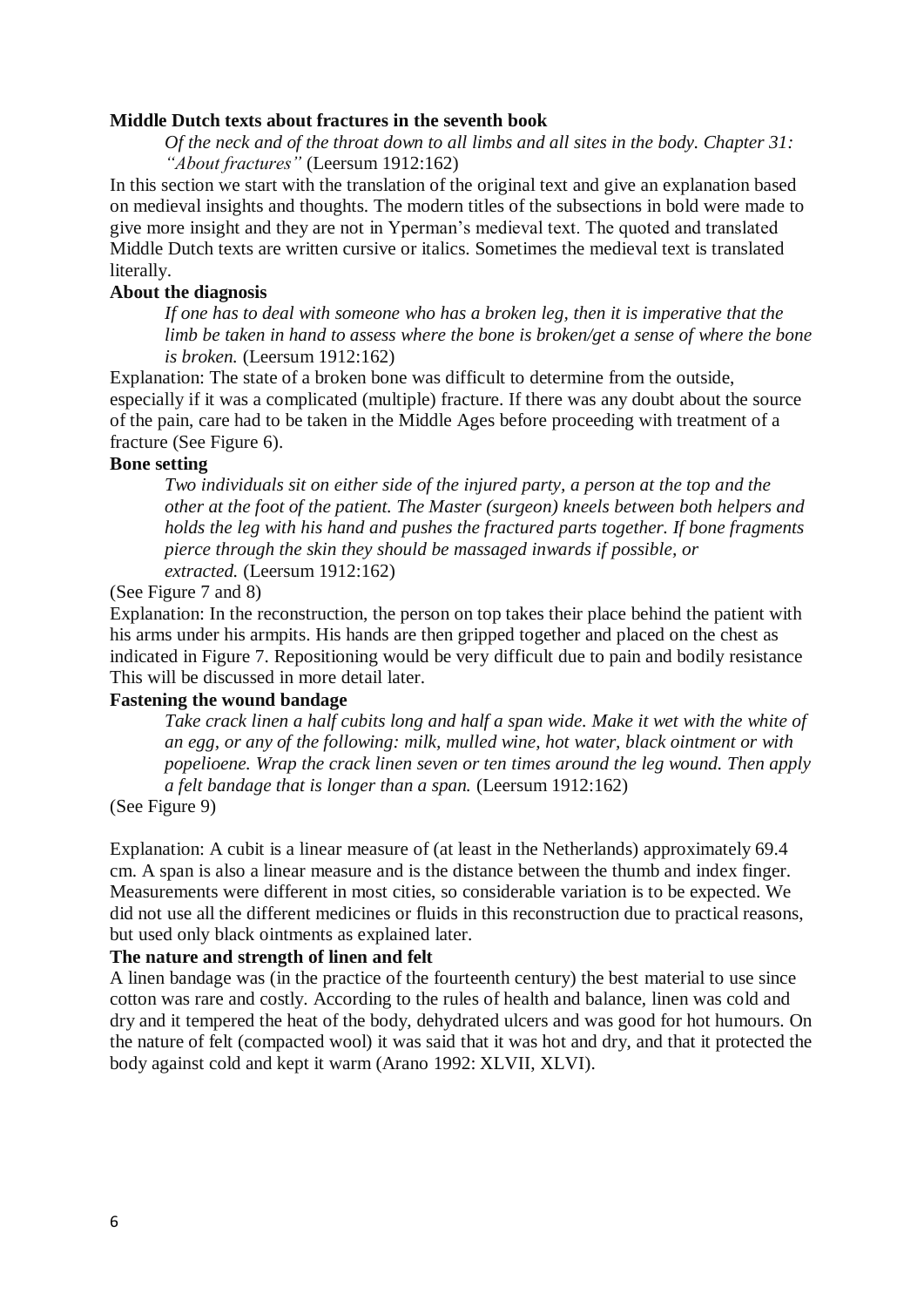#### **The [construction](http://journal.exarc.net/lexicon/6#Construction) of the splint cast**

*Seven splints are applied on top of the felt, each one measuring a finger width and a span length or slightly longer. These are held with three cords, one in the middle of the fracture, the other above and below. Three hollowed elder branches are applied around each rope so tension can be applied to the bandage and the splint. A wooden pipe is inserted through the hollowed elder branches and prevents the ropes rolling down.* (Leersum 1912:162)

(See Figure 10 and 11)

Explanation: preceding the reconstruction we experimented with the bandage of the splint to ensure best practice. This was due to the fact that the text and drawings were not accurate enough. Insight and understanding grew during the bandaging process.

### **Inspection of the fracture and wound**

*The master (surgeon) shall visit the patient every day to inspect the fracture and if necessary to loosen or tighten the strings. He will apply ointment of poplar buds from the knee to the foot if swelling occurs. A rag soaked in vinegar will cool the leg from the foot to the knee, many will benefit from this.* (Leersum 1912:162)

Explanation: The swelling due to oedema and haematoma is most severe in the first days following the accident and it will increase or decrease due to healing or complications such as infection.

#### **Application of a wax plaster**

*On the 12th day the surgeon will return to the patient to change the dressing. He wets the cloths with warm water in order to prevent the wound from being pulled open. The dressing is then removed and the leg washed and dried. He will then apply a plaster to the wound that is made of linen cloths soaked in wax, lard and white resin that has been melted in a pan. When the plaster is cooled slightly, apply it to the wound, wrap the linen cloth eight or ten times around the leg and tear off. Apply felt and the splint bandage as previously described.* (Leersum 1912:162)

## **The broken leg in a cradle**

*One leg is placed next to the other for control if they are at the same length. The broken leg is laid in a cradle after the ninth day. The master surgeon is required to keep the leg stiff and straight up to the twelfth day and until the eighteenth day as the fracture begins to stabilize.* (Leersum 1912:162)

#### (See Figure 12)

Explanation: Between the 12th and 18th day the body creates new bone tissue (callus formation). Yperman did not explain this in his text. The Chauliac mentioned in his chapter about fracture treatments that there is a period between days 12 and 14 where callus formation occursHe told us; after twelve or more days, callus formation is indicated, by freedom of pain, the absence of swelling, and a limb with a healthy [colour.](http://journal.exarc.net/lexicon/6#Colour) (Rosenman 2005: 410)

## **The healing process**

*The broken leg is checked regularly for 8 to 10 weeks and is inspected or the fracture heals by the nutrition that it gets and the time (the moon days). You can see that because the bone "cross-links", which means that there will be a bulge on it.* (Leersum 1912:163)

Explanation: The fracture heals due to nutrition, according to the rules of the humours. Bodily fluids that dissolve in the blood nourish the fracture and wind throughout the veins.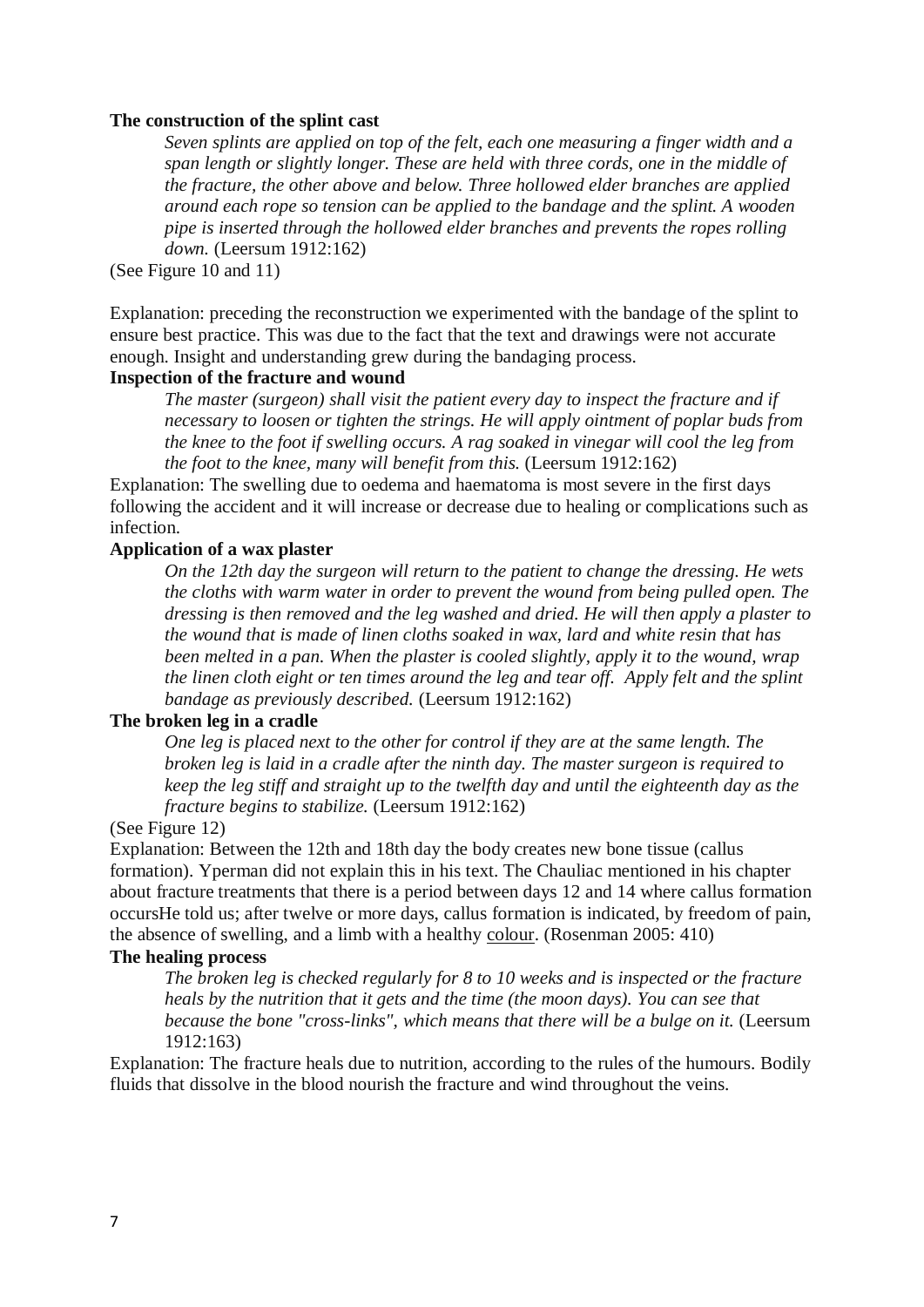## **Rehabilitation**

*After that time, the patient is instructed to walk on crutches. But they should not get carried away as they have seen people walking too early and being too imprudent and the leg broke again. Also it happened that patients went to walk too early which resulted in a shorter leg and they stayed walking with a limp.* (Leersum 1912:163) (See Figure 13)

**Ointments used by Yperman**

## **Black ointment**

In the first book Yperman wrote about the efficacy of this ointment; The ointment is good for festering wounds, it cools and refreshes, soothes and heals and it stimulates the formation of pus (Leersum 1912: 21).

# **Wax plaster**

In chapter 40 Yperman wrote about how Cirone or wax plaster was prepared; the plaster is made of bee wax and of lard, of sheep, or from the resin of [pitch](http://journal.exarc.net/lexicon/6#Pitch) in which the resin is used the least. One adds this all together in a pan, melts it, then strains the mixture through a linen cloth and wraps it around the broken bone. (Leersum 1912:166)

## **Populos ointment**

Yperman used this ointment in swelling as you can read in the description of the wound on the 12th day later in the text. However according to the recipe in the Boec of medicinen in Dietsche this popular ointment was used in cases of extreme heat caused by high fever (Daems 1967: 191).

## **Additional information**

## **Pain relief**

Neither Yperman as any other surgeon or doctor wrote about pain relief, we know that people in the middle ages were familiar with herbs and plants that were analgesic and sopoforic. We are not sure why, it is an assumption that speaking of and treating pain was dangerous as most herbs were very poisonous and probably there was a religious taboo as Jesus refused the sponge with opium in his last hours of his live. It is difficult to find any sources in this matter. In the modern view the long bones (upper and lower leg bones and upper and lower arm bones) are the largest, longest and heaviest bone in the human body. The muscles of the upper leg (the quadriceps muscle, the Sartorius and the Biceps femoris) are the most powerful in the human body. It was and is virtually impossible to successfully restore a broken bone without effective pain relief. (Kirchmann 1967:110,112)

# **Bone setting with the aid of a traction device**

Yperman gave no information about the problems and difficulties that occurred in bone setting. His colleague de Chauiliac described in his book in the chapter about general treatment what the surgeon had to do:

*If simple manual traction cannot align the fragments, you use thongs and instruments designed by Hippocrates, and later by Galen. I believe they consisted of a windlass and columns as described by Albucasis, and with pins to hold the position of the windlass. While the traction is in effect, the surgeon will manipulate the fragments and bring the limb to its proper length as compared with the normal side, as insisted by Galen.*(Rosenman 2005: 407-8)

(See Figure 14, 15 and 16)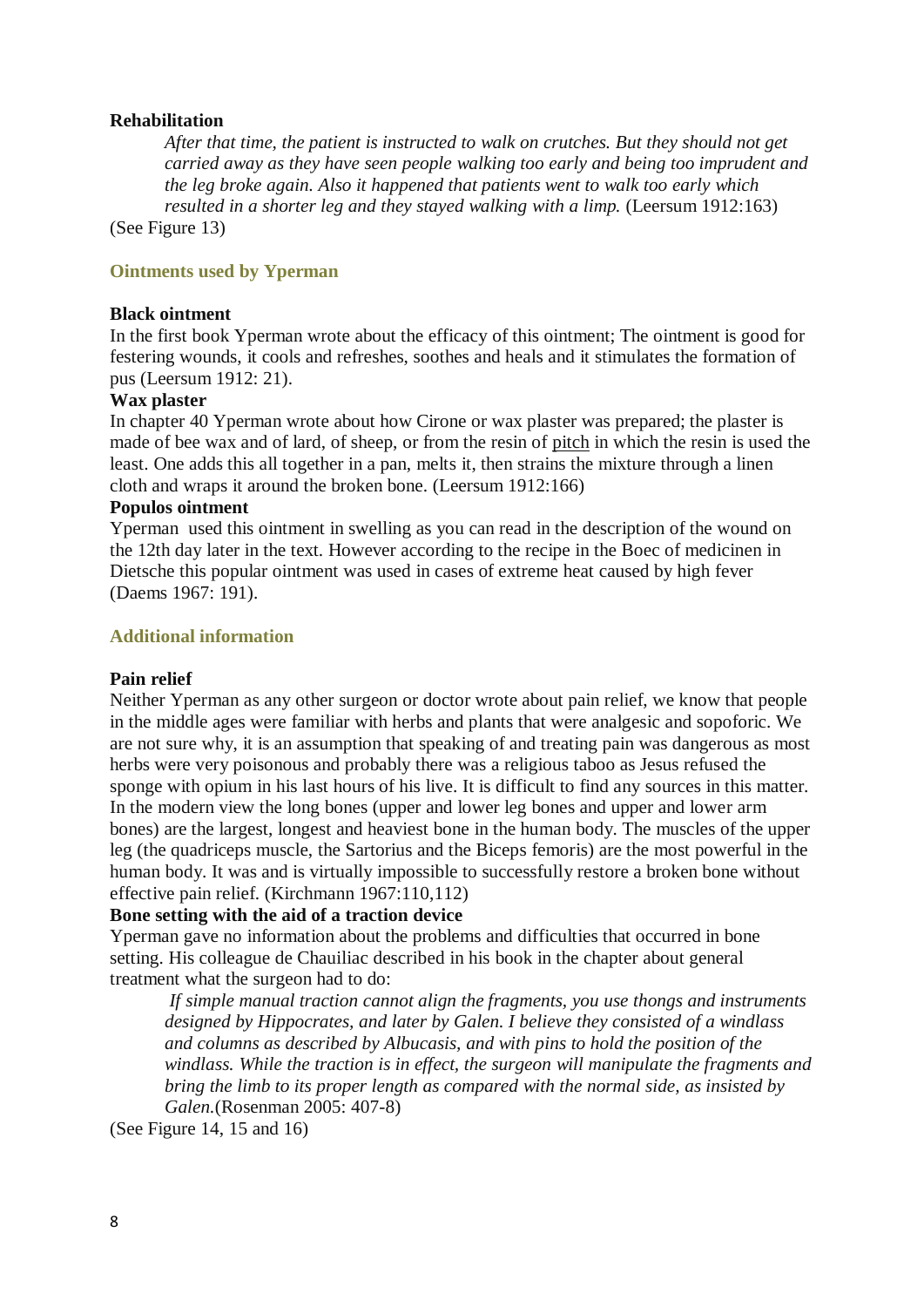# **Prognosis**

Yperman described in his chapter that (open) femoral and other long bone fractures were very dangerous but he did not write about the prognosis of such a fracture. Statistics about prevalence and healing is unknown. For now the only way to get an idea of the prevalence of fractures is archaeological research of exhumed bodies.

# **Bioarcheological study of medieval burials**

This study of medieval burials on the site of St Mary Spital London describes more than 10,000 skeletons from the medieval cemetery of St. Mary Spital. The bodies were exhumed and examined for injuries. The total number of fractures and thus also the number of fractures of the femur have been studied and detailed. Because of the large number of patients with fractures in this study, an indication of prevalence and subsequent complications may be given (Connell et al. 2012).

The number of fractures was 8471 of which 550 or 1.1% were shaft fractures (Connell et al. 2012: 95). Of these, 23 thigh fractures were identified comprising 0.3% of the total number of fractures. From this low percentage it can be concluded that the relative occurrence of femur fractures was low and rare in medieval London.

The number of complications in the total number of shaft fracture was 105 (19.1%). Of these, five were identified as femoral fractures (21.7%). This was not significantly higher than the average (Connell et al. 2012: 106).

The complications in shaft fractures were identified by the following means: insufficient fracture healing by poor bone growth, infection, nerve damage, and vascular necrosis. (Connell et al. 2012: 106).

Deformity by poor bone growing was identified in 23 femoral fractures (total 550) of which 17 were deformed, which accounts for 73.9% of the dataset.. This is exceptionally high. It was explained by the author of this chapter: The large muscle mass caused major contractions partly due to mobilizing too quickly, the latter was also mentioned by Yperman (Connell et al. 2012:107; Leersum 1912:162).

# **Conclusion**

The reconstruction of medical treatment from the Middle Ages can not be seen as an archaeological [experiment](http://journal.exarc.net/lexicon/6#Experiment) as described by Yvonne Lammers-Keyser (2005) as we did not perform archaeological experiments in humans or human remains. We translated and interpreted the medieval texts and we reconstructed the necessary attributes and medical devices. We performed the treatments described by Yperman in a role playing environment with the audience from the beginning of the accident to the rehabilitation. The whole process brought us a lot of new knowledge and understanding in relation to medieval medical treatments because we compared different treatments with each other. It also showed us how we have to translate this knowledge and insight and reflect the differences and similarities in the story we tell to our visitors.

# **Further developments**

In 2016 we began with a performance using a dummy used in the education of nurses. We dressed the dummy as a medieval person and made a reconstruction of the traction device used by Albucasis. Showing the process of physical examination, observation of possible complications and treatment helped us in bringing our message to the audience in a vivid and convincing way. We will continue experimenting with the use of different materials such as other types of wood to construct the splints.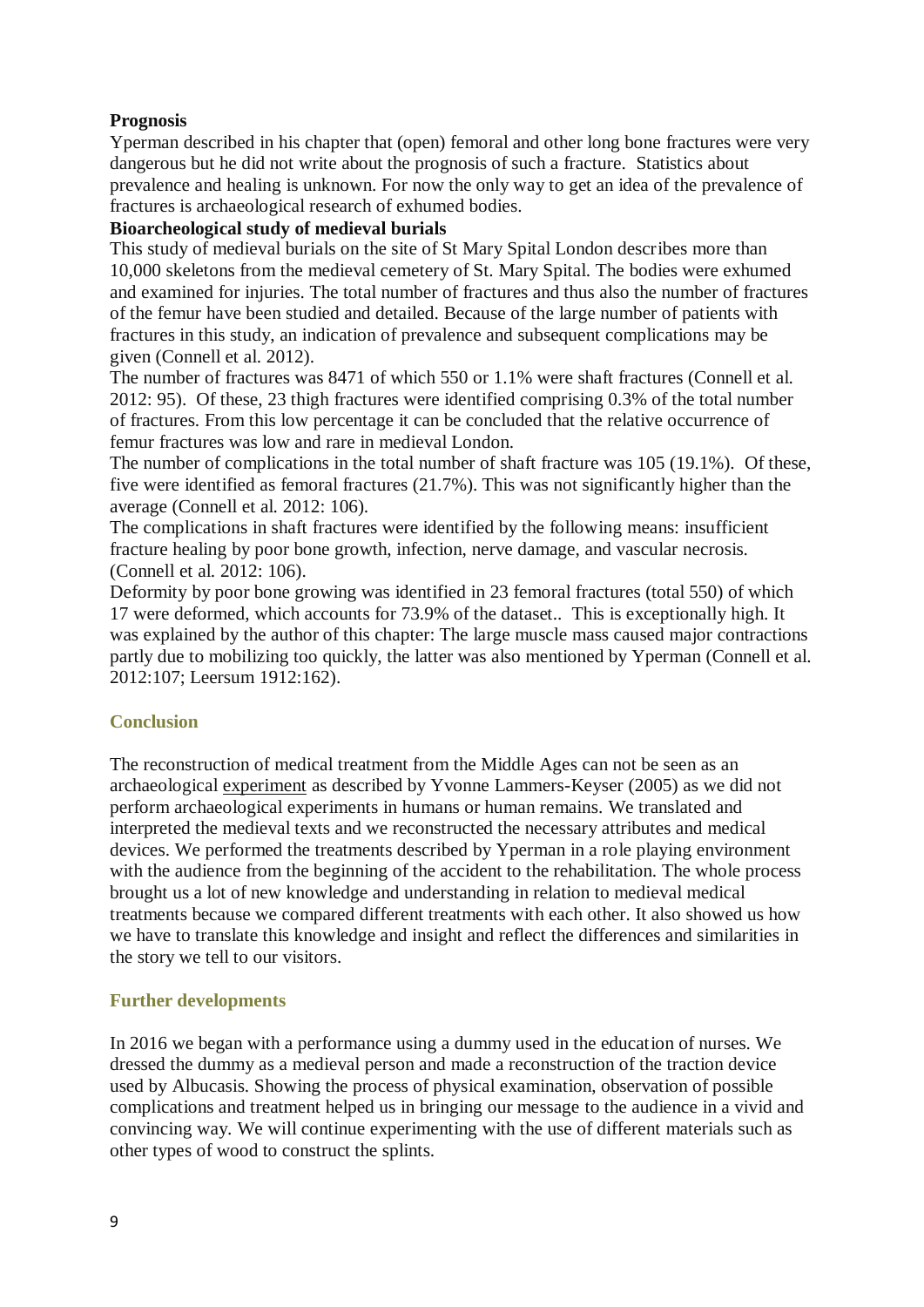This paper is the first of three in which the findings of the historical research and the experience of presenting it to the public is published in written articles in the EXARC journal and power point presentations. Of course all material will be made available to all OpenArch partners.

The rehearsals with the audience in 2013 and 2014 will be improved by writing a script about the performance of the accident and the treatment. We will learn about the quality of our performance using the outcome of the adjusted visitor survey (thoughts before and after) that was developed for the OpenArch project in work package

*Live [Interpretation](http://journal.exarc.net/lexicon/6#Interpretation) in [Archaeological Open-Air Museums](http://journal.exarc.net/lexicon/6#archaeological_open-air_museums)*(Hasselt 2015).

One of the peer reviewers mentioned that interpretation is more than re-enactment, it is a combination of education, emotion and entertainment. We hope to achieve this goal in the rehearsals to come.

# **Acknowledgements**

I want to thank Professor Dr MJ (Mart) van Lieburg, retired professor of Medical history Groningen University and Erasmus University Rotterdam for the [review](http://journal.exarc.net/lexicon/6#Review) of this article. The experiment was teamwork of archeo-interpretors in Archeon, I would like to thank the following people for their participation in the preparation of the reconstruction, assistance in writing this article and re-enactment: Fokko Bloema, Hein Bakker, Anne Cool, Evelien de Haan, Nico Geerlings, Marc van Hasselt, Marloes Keerweer, Roelof Knijpstra, Yvonne Lammers, Paula Perquin, Jan Rebergen, Susan Paskamp, Joerie van Sister, Eva Ijsveld.

**Country: [the Netherlands](http://journal.exarc.net/country/netherlands)**

**Era(s): [Late Middle Ages](http://journal.exarc.net/eras/late-middle-ages)**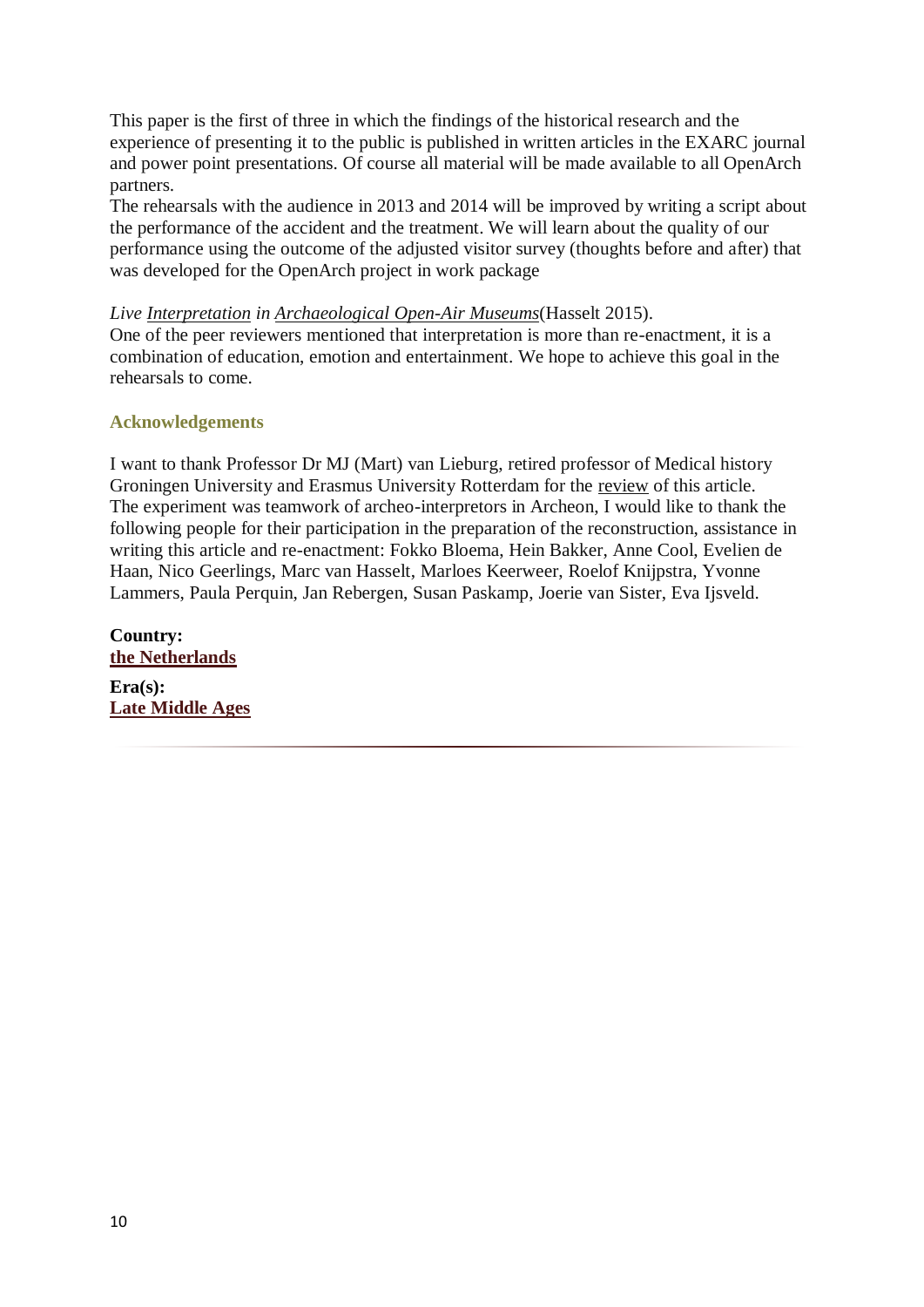# **Bibliography**

*Herbarius in Dytsche*.

H*ttp://volkoomenoudeherbariaenmedisch.nl/Dyetsche/Den%20Herbarius%20in%20Dyetsche .htm*

ARANO, LUISA COGLIATI. 1992. *The Medieval Health Handbook or Taquinum Sanitatis*. George Braziller Inc.

CLARK W.A. 1937. History of Fracture Treatment up to the Sixteenth Century. *The Journal of Bone and Joint Surgery.* 11(1).

CONNELL, BRIAN, AMY GREY JONES, REBECCA REDFERN, & DON WALKER. 2012. *A Bioarcheological Study of Medieval Burials on the site of St Mary Spital. Excavations at Spitalfields Market, London E1, 1991-2007*. Museum of London Archaeology: London. DAEMS W.F. 1967. *Book van medicinen in dietsche.Een middelnederlandse compilatie van medisch-farmaceutische literatuur*. Published by E.J. Brill: Leiden.

ANTWERP, W.V. Printed around 1500. *Herbarius in* 

*Dytsche*.**H***[ttp://volkoomenoudeherbariaenmedisch.nl/Dyetsche/Den%20Herbarius%20in%2](http://volkoomenoudeherbariaenmedisch.nl/Dyetsche/Den%20Herbarius%20in%20Dyetsche.htm) [0Dyetsche.htm](http://volkoomenoudeherbariaenmedisch.nl/Dyetsche/Den%20Herbarius%20in%20Dyetsche.htm)*

HASSELT M. Live Interpretation in Archeological Open-Air museums. Work Package 3 "The Dialogue with the Visitors". Exarc/Open Arch 2015

HUIZENGA ERWIN. 2003. Tussen autoriteit en empirie: The medieval surgeries in the fourteenth and fifteenth centuries and their social context. ISBN 90-6550-768-x*.* Hilversum: Netherlands.

KIRCHMANN L.L. 1967. Anatomie en fysiologie. (en enige pathologie) Lochtem, N.V.Uitgeversmaatschappij de Tijdstroom

LAMMERS-KEYSER YVONNE M.J. 2005. Scientific Experiments: a Possibility?: Presenting a General script for Experimental Archeology*. EuroREA(2).*

LEERSUM E.C. 1912. Cyrurgia Master Jan Yperman. The manuscripts of Brussels, Cambridge, Ghent and London. Edited by E.C. Leersum, professor at Leiden. *Leiden A. W. Sijthoffs Done unto me.*

*Middle Dutch dictionary via <http://gtb.inl.nl/>*

ROSEMAN LEONARD D. 2005. The Major Surgery of Guy de Chaulliac (English Translation). *Xlibris.*

SIEBELINK HANS G. 2010. *De Humorenleer*; over de geneeskunst van de late middeleeuwen in de Lage Landen. Zoetermeer Free Musketeers*.*

SPINK M.S and G.I. LEWIS. 1973. *Albucasis on surgery and instruments : a Definitive Edition of the Arabic text with English translation and commentary.* The Wellcome Institute of the History of Medicine: London*.*

VERDAM J. 2001. *Middelnederlandsch Woordenboek*. Leiden: Martinus Nijhoff. **Tags:**

**[medicin](http://journal.exarc.net/keywords/medicin)**

**[interpretation](http://journal.exarc.net/keywords/interpretation)**

**[archaeological open-air museum](http://journal.exarc.net/keywords/archaeological-open-air-museum)**

# **Images**